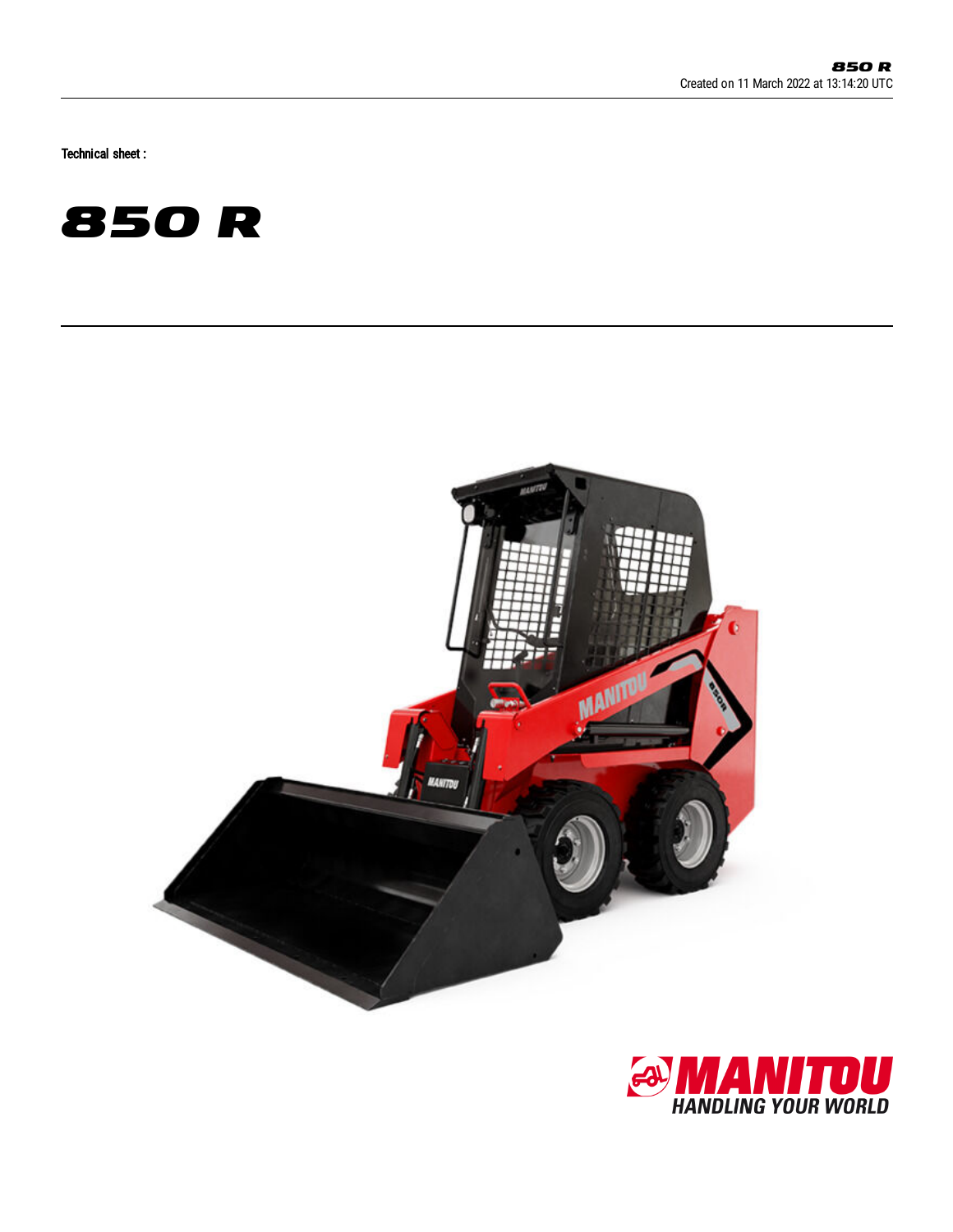| <b>Capacities</b>                       |                | <b>Metric</b>             |
|-----------------------------------------|----------------|---------------------------|
| <b>Rated Operating Capacity</b>         |                | 386 kg                    |
| Unladen weight                          |                | 1352 kg                   |
| <b>Weight and dimensions</b>            |                |                           |
| Overall Operating Height - Fully Raised | h27            | 3167 mm                   |
| Height to Hinge Pin - Fully Raised      | h28            | 2438 mm                   |
| Overall Height to Top of ROPS           | h17            | 1897 mm                   |
| Dump angle at full height               | a <sub>5</sub> | 46°                       |
| Dump height                             | h29            | 1836 mm                   |
| Overall length with bucket              | 116            | 2576 mm                   |
| Dump reach - Full height                |                | 376 mm                    |
| Rollback at ground                      |                | 23 $^{\circ}$             |
| Seat to ground height                   | h30            | 879 mm                    |
| Wheelbase                               | y              | 775 mm                    |
| Overall width less bucket               | b1             | 909 mm                    |
| <b>Bucket Width</b>                     | e1             | 914 mm                    |
| Ground clearance                        | m4             | 150 m                     |
| Overall length - Less Bucket            | 12             | 1905 mm                   |
| Departure angle                         | a2             | 30°                       |
| Clearance Radius - Front with Bucket    | b18            | 1473 mm                   |
| Clearance Circle - Front without Bucket | <b>b19</b>     | 833 mm                    |
| Clearance Circle - Rear                 | wa1            | 1097 mm                   |
| <b>Performances</b>                     |                |                           |
| Travel speed (unladen)                  |                | 8.90 km/h                 |
| Wheels                                  |                |                           |
| Standard tyres                          |                | 5.70x12                   |
| <b>Engine</b>                           |                |                           |
| Engine brand                            |                | Yanmar                    |
| Engine model                            |                | 3TNV82A-BPMSR             |
| Gross Power (kW)                        |                | 18.10 kW                  |
| Net Power (kW)                          |                | 17.80 kW                  |
| Max. torque / Engine rotation           |                | 86 Nm / 2400 rpm          |
| Battery                                 |                | 12 V                      |
| Alternator                              |                | 40 kW                     |
| Starter (kW)                            |                | 1.70 kW                   |
| <b>Hydraulics</b>                       |                |                           |
| Standard flow - Auxiliary hydraulics    |                | 38.20 l/min               |
| Auxiliary Hydraulic Pressure            |                | 145 Bar                   |
| <b>Tank capacities</b>                  |                |                           |
| Fuel tank                               |                | 291                       |
|                                         |                |                           |
| Reservoir Capacity Hydraulics           |                | 27.301<br>1.301           |
| Displacement                            |                |                           |
| Noise and vibration                     |                |                           |
| Environmental noise (LwA)               |                | 101 dB                    |
| Noise at driving position (LpA)         |                | 85 dB                     |
| Whole-Body Vibration (ISO 2631-1)       |                | $1.05 \text{ m/s}^2$      |
| Vibration to whole hand/arm             |                | $< 1.53$ m/s <sup>2</sup> |

850 R - Created on 11 March 2022 at 13:14:20 UTC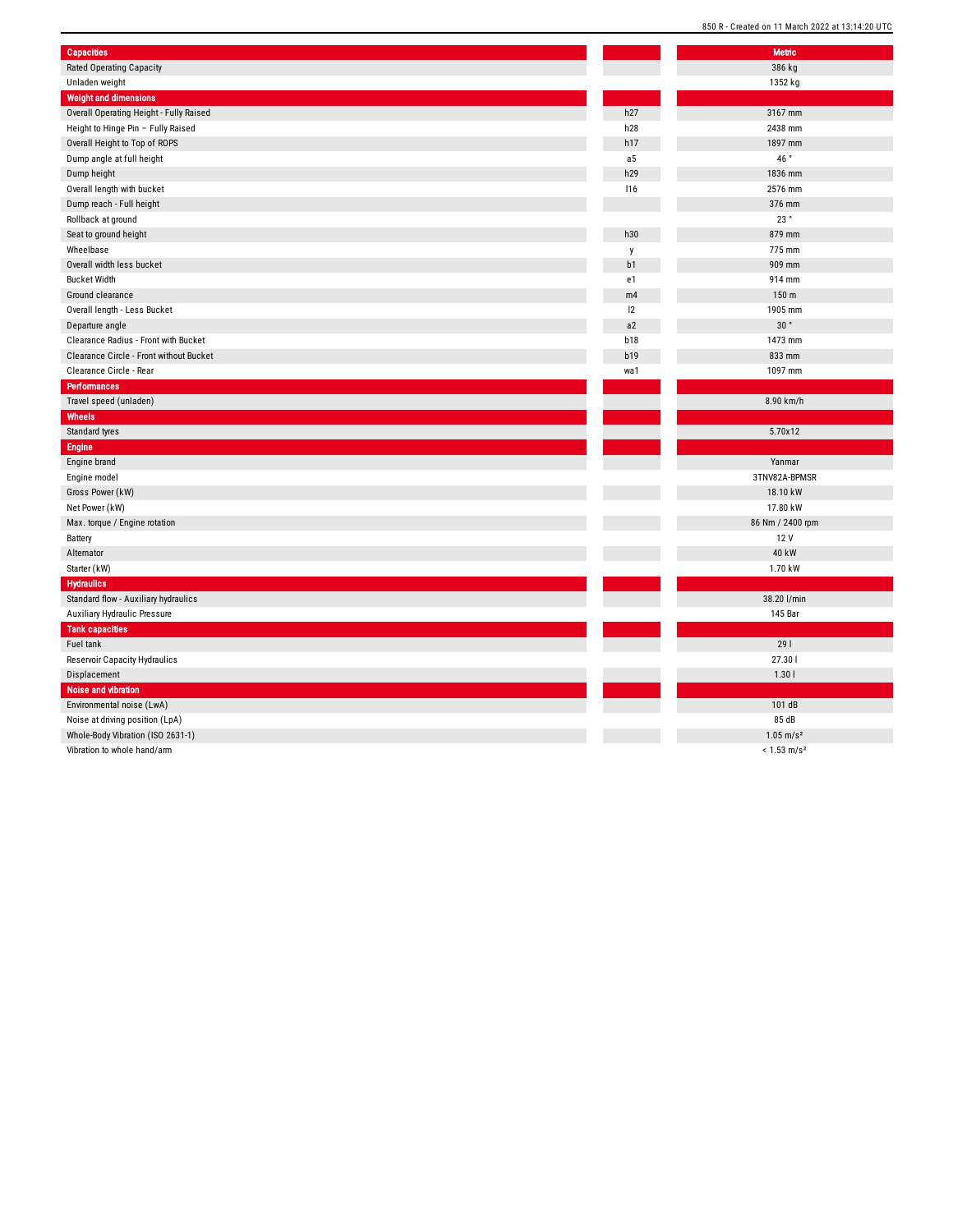## 850 R - Dimensional drawing



## Equipment

| Integral Access Plate (removable)                | Standard |
|--------------------------------------------------|----------|
| <b>Lifting function</b>                          |          |
| All-Tach® Attachment Mounting System             | Standard |
| <b>Auxiliary Hydraulics</b>                      | Standard |
| Lighting                                         |          |
| Work Lights - Front and Rear                     | Standard |
| <b>Motorization/Power</b>                        |          |
| Engine Block Heater                              | Optional |
| <b>Operator station</b>                          |          |
| Cab Enclosure                                    | Optional |
| Foot and Hand Throttles 2                        | Standard |
| <b>Full-Suspension Seat</b>                      | Optional |
| Gehl T-Bar Controls                              | Standard |
| Heating                                          | Optional |
| Horn                                             | Optional |
| ROPS/FOPS Level II Overhead Guard                | Standard |
| Other options                                    |          |
| Hydrostatic Drive - Servo                        | Standard |
| Selectable Self-Leveling Hydraulic Lift Action 4 | Optional |
| <b>Safety</b>                                    |          |
| <b>Anti-Vandalism Protection</b>                 | Standard |
| Back-Up Alarm                                    | Optional |
| Brake Control (Auto / Manual)                    | Standard |
| Hydraloc™ Safety System                          | Standard |
| Lift Arm Support Device                          | Standard |
| <b>Operator Restraint Bar</b>                    | Standard |